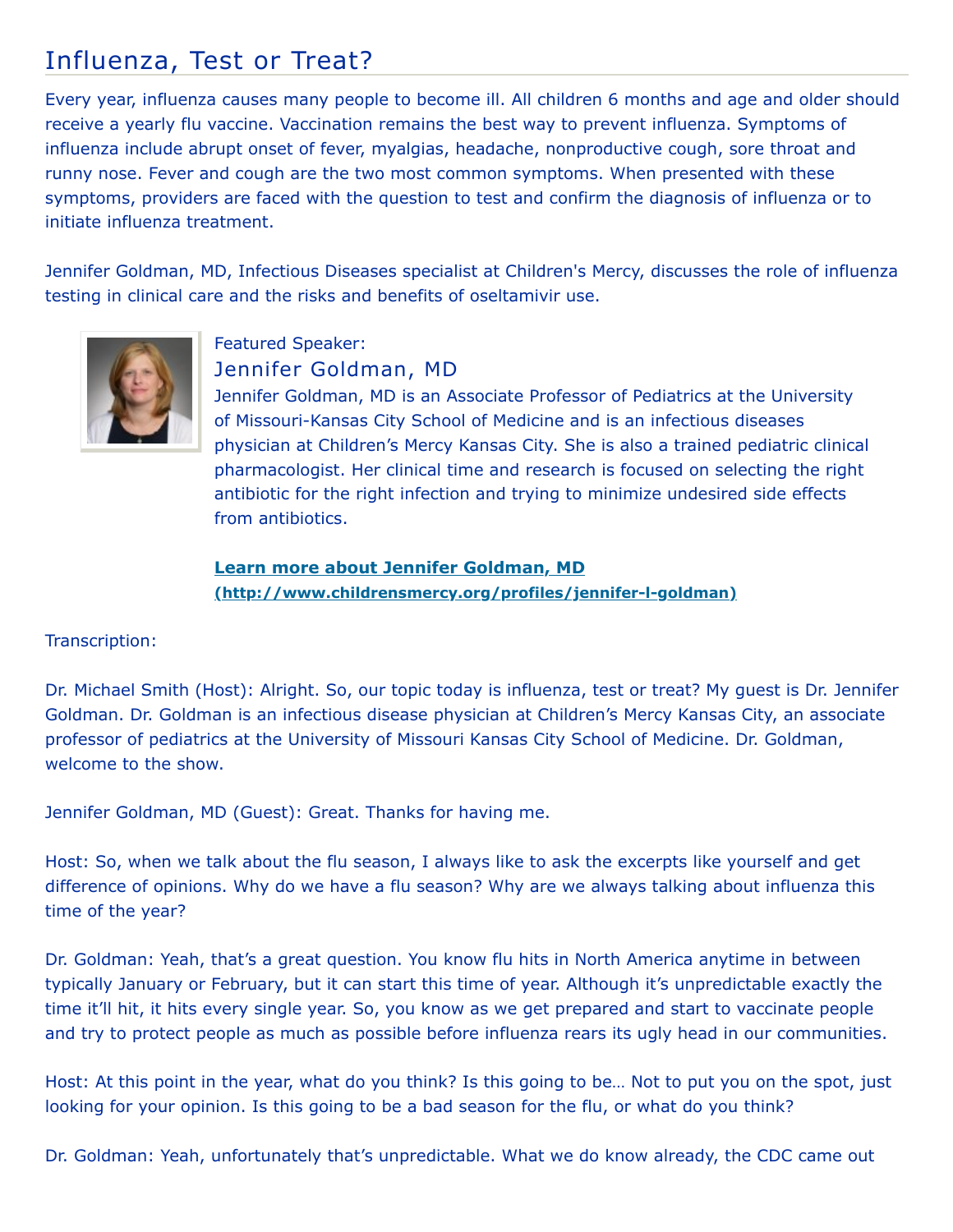and said several states are already seeing an uptick on the visits of children and adults going to see their doctor with influenza like symptoms. So, I believe in the next several weeks we're definitely going to see it on the rise. Unfortunately, it was a really significant season. In the U.S alone, we saw about 180 pediatric deaths. So, I think it's always a little bit unpredictable, but I think the one thing that we can do is prepare the best that we can.

Host: Yeah, so I want to talk a little bit about how we can prepare and get your opinion. But let's just kind of review influenza in general just kind of as a nice update for people. What are the common symptoms of influenza?

Dr. Goldman: Yeah, I think that's a great question because I think many of us, out in the communities you'll hear people say that they have a cold or they have flu. They can't really tell which. Most of the time, flu isn't just a bad cold. Both the flu and cold can cause similar respiratory symptoms. Usually with flu you'll have fevers and chills and cough. I mean those two symptoms together are pretty standard for flu. In kids, we can also see sore throats or runny nose or muscle aches. Typically, you don't have the stomach issues with diarrhea or vomiting. It's really just overall feeling cruddy and it's quite contagious. Most of the time, both children and adults will get better quickly with flu. But sometimes it can definitely linger and take days. Unfortunately, sometimes it can develop into really severe complications like pneumonias or other infections.

Host: That's what makes it hard to treat because a lot of times patients are coming in late. Isn't that correct? They're missing those initial symptoms. It lingers for a while, and then next thing you know they're high fever, they're really sick, and now they come in. Is that too late? If it is, how do we get people in faster to be checked?

Dr. Goldman: Yeah, you bring up great points. So, when's the best time to test and treat for flu? The earlier the better, just like you highlighted. So ideally if a child develops symptoms such as fever or cough and we're in the peak of influenza season, they should be tested early. So, the tests are most reliable within the first three to four days or symptoms. Then if the decision by the clinician is to treat with antivirals, really again ideally those should be started within the first couple of days, the first 48 hours of symptoms. That's where the data show that that is when the antiviral medications are at their best.

Host: When we are able to treat early, and it is decided that the patient needs antivirals, the outcome is just better right? We know that when we're able to treat quickly, we see a lot less consequences. We see less hospitalization. All of that is true. Correct?

Dr. Goldman: Well, it's a little bit more complicated than that. So, we know prevention is by far the best treatment. So, prevention with vaccination is by far the best. We know that there are antiviral medications approved by the Food and Drug Administration for kids, such as oseltamivir or Tamiflu. That's an oral medication. Or there's an inhaled antiviral zanamivir or Relenza. That can be used in kids seven years of age and up. Those are the best two antivirals that have been studied in kids. Most of the studies have been performed in children with uncomplicated influenza. So those actually that don't get hospitalized.

What the data shows is that prompt initiation of antiviral medications typically results in about a day, a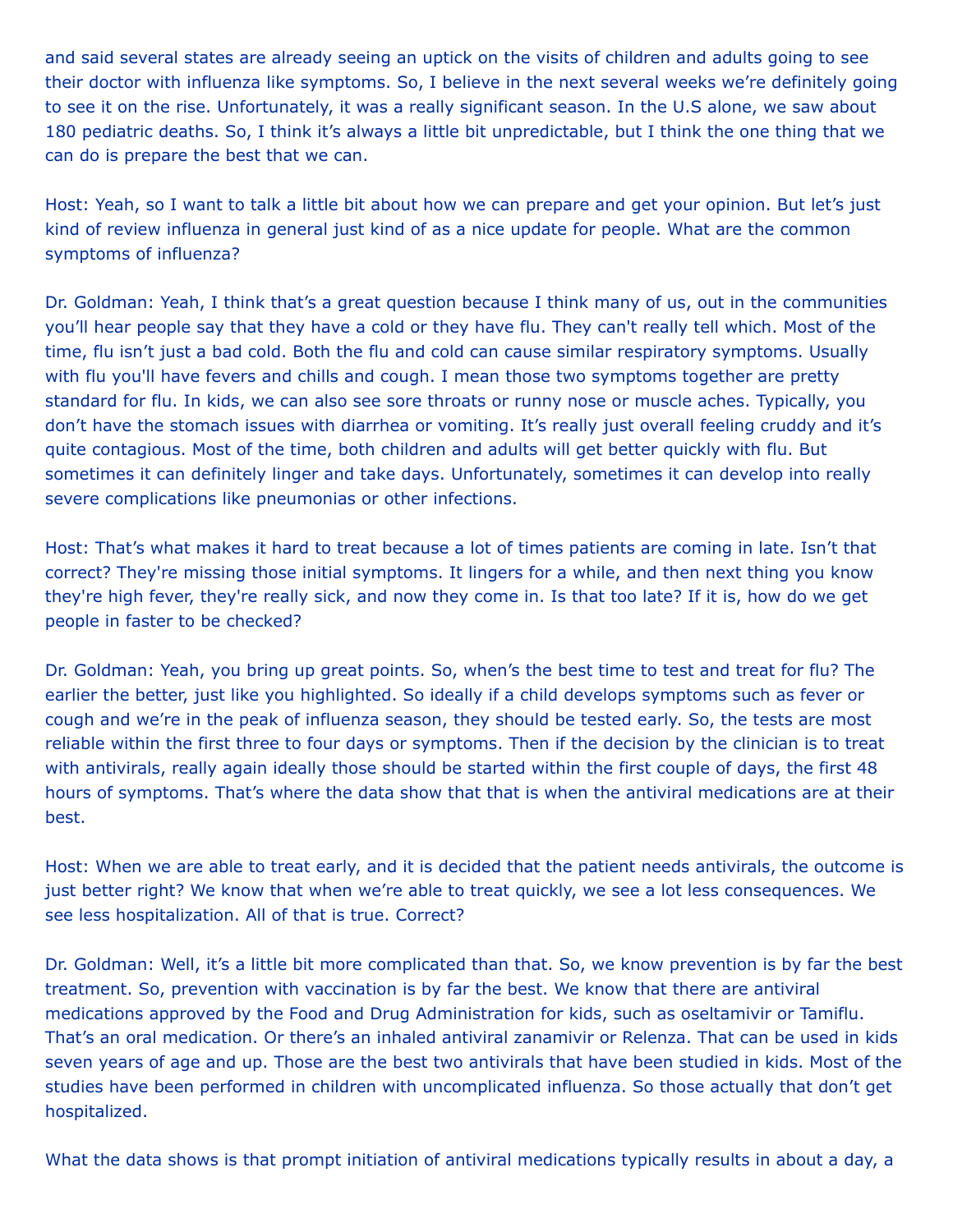day and a half less of symptoms. So, again, early diagnosis, early treatment can result in a day or so less of symptoms. We really don't have the data in pediatrics to know if it prevents hospitalization and things like that. What we do know is not getting the flu and trying to prevent that is the best way to decrease hospitalization rates.

Host: Yeah. So, let's go back to that because you mentioned the vaccine. Are you seeing less and less kids being vaccinated? I know there's a lot of, I don't know. What is it? Antivaccine noise out there. Is that having an impact on the number of kids being vaccinated? What do you think?

Dr. Goldman: Yeah. So, I mean the most important thing is to know what the recommendations are for flu vaccine. The CDC and the American Academy of Pediatrics actually recommends everyone in the United States greater than six months of age getting immunized. We know that that is the most important part of immunization. Anyone of the right age to get immunized. We know that parents and family members that get immunized, their children are more likely to get immunized. We know that the vaccine is effective.

So, what we also know is as soon as that pediatrician has that vaccination available in their clinics, you can differ from clinic to clinic, it's important to start the vaccination process. We don't wait for the first case of flu. What we also know is even if someone did delay or miss the opportunity to get immunized, they can get vaccinated throughout the whole flu season. So, if a pediatrician is seeing a child even in January or February, we still recommend vaccination and to vaccinate as many children as possible.

Host: What about the different types of vaccines that are available? Can you run through some of that with us?

Dr. Goldman: Yeah, I sure can. So, there are the inactivated influenza vaccine. Those are an injection. They are, again, recommended for any child six months of age and greater. Then there is a live attenuated vaccine, which is the nasal spray, which was actually not recommended the past couple of years by the American Academy of Pediatrics because the initial data shows that it may not be as effective in preventing influenza. Actually, that data is inconclusive. So, the American Academy of Pediatrics came out this year and said you can, for any child greater than two years of age who has no reasons not to get live influenza vaccine if they're completely, if they don't have asthma or anything else. They can, as an alternative, they can get the nasal spray vaccination this year. So those are the two types. The injection and the nasal spray.

Host: So, Dr. Goldman, we're entering into the flu season, as you know. I guess I want to end with this. What would you like people to know about influenza?

Dr. Goldman: Yeah, that's a great thing to end on because I think it's always a constant reminder that we see otherwise healthy children get sick from the flu every single year, unfortunately. We take care of them here at Children's Mercy. Across the country, thousands of children and adults come to clinics and hospitals requiring sometimes pretty significant medical care. So, I think it is important for all of us to continue to remind families how critical it is to be aware of the symptoms that are associated with flu, to seek medical care early, and then to get vaccinated. Those are really the most important take home messages during the influenza season.